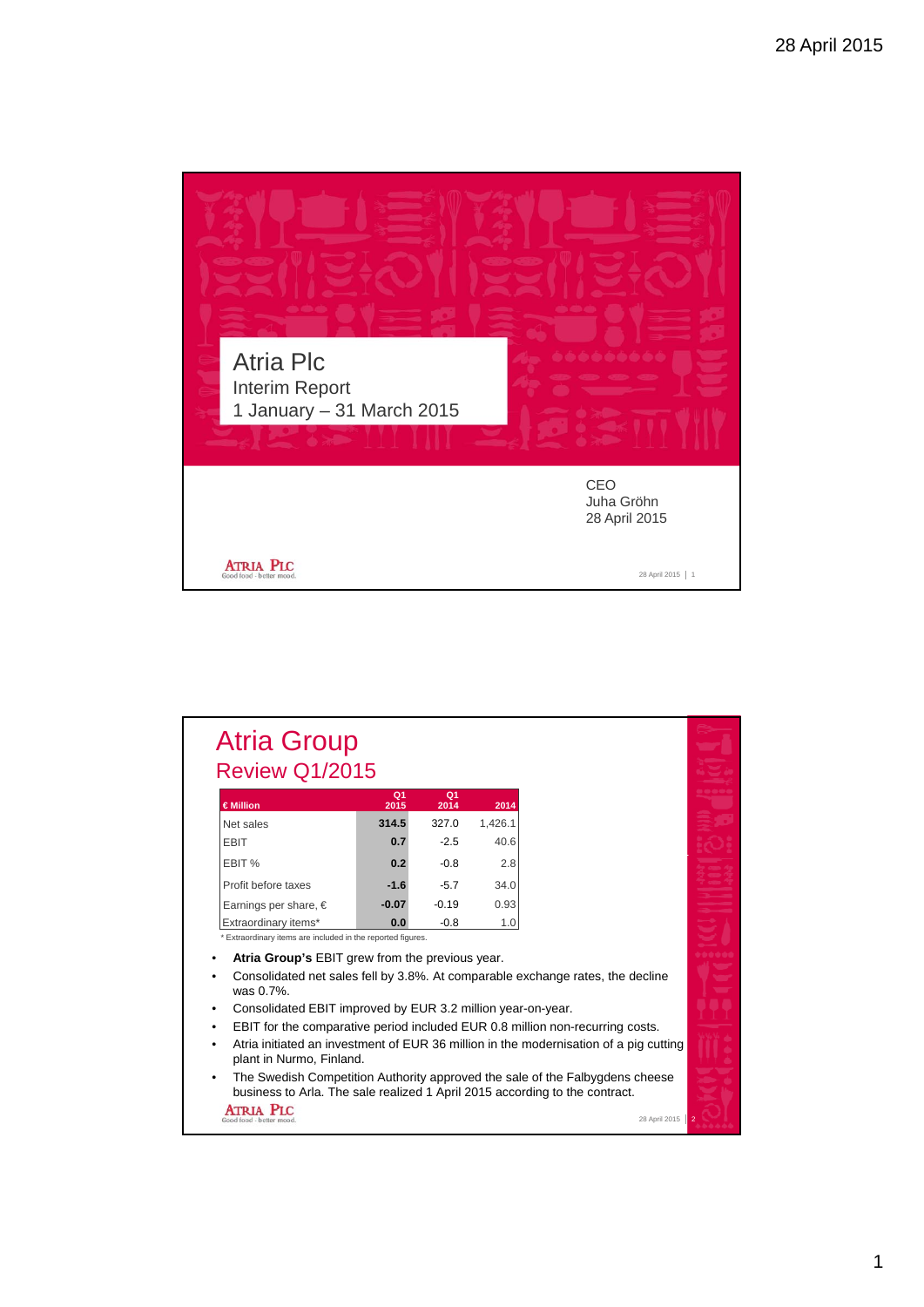### Atria Finland Review Q1/2015

| €Million             | Q <sub>1</sub> | Q <sub>1</sub> |       |
|----------------------|----------------|----------------|-------|
|                      | 2015           | 2014           | 2014  |
| Net sales            | 212.2          | 216.9          | 945.5 |
| <b>EBIT</b>          | 1.9            | 0.2            | 33.6  |
| EBIT %               | 0.9            | 0.1            | 3.6   |
| Extraordinary items* | 0.0            | $-0.8$         | 0.9   |

\*Extraordinary items are included in the reported figures.

- **Atria Finland's** net sales for January–March declined by EUR 4.7 million yearon-year. This decline was due to lower consumer demand and the sluggishness of the overall market.
- EBIT amounted to EUR 1.9 million (EUR 0.2 million). This increase was attributable to improved cost-efficiency.
- Atria Finland made a decision to invest approximately EUR 36 million in expanding and modernising its pig cutting plant in Nurmo, Finland.
- New production facilities will be built next to the old plant, and the existing production facilities will be renovated and automated using the latest production technology. The investment is expected to generate annual cost savings of some EUR 8 million in the cutting plant's operations. **ATRIA PLC**

28 April 2015 **3** 

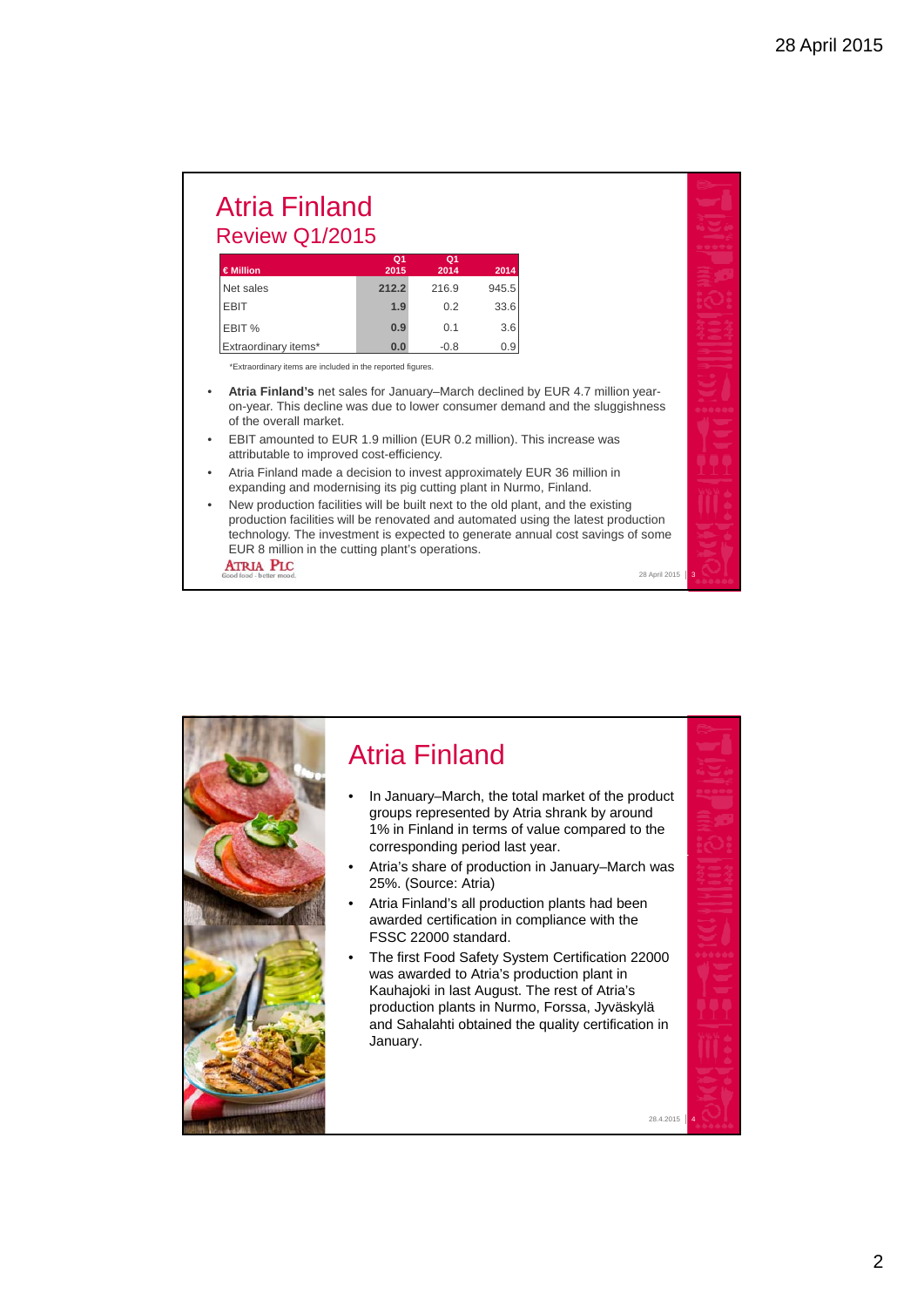#### Atria Scandinavia Review Q1/2015

| €Million             | Q1<br>2015 | Q1<br>2014 | 2014  |
|----------------------|------------|------------|-------|
| Net sales            | 85.2       | 88.4       | 371.9 |
| <b>EBIT</b>          | 1.9        | 0.9        | 14.9  |
| EBIT %               | 2.2        | 1.1        | 4.0   |
| Extraordinary items* | 0.0        | 0.0        | 0.0   |

\*Extraordinary items are included in the reported figures.

- At comparable exchange rates, **Atria Scandinavia's** net sales for January– March grew by 1.1% year-on-year.
- Increase of EBIT for January–March was due to higher sales, stable prices and improved production efficiency.
- The Swedish Competition Authority approved on 11 March 2015 the sale of Atria Scandinavia's Falbygdens cheese business to Arla. The sale price was approximately EUR 34 million.

28 April 2015

• The transaction will reduce Atria's annual net sales by approximately EUR 52 million and EBIT by some EUR 3 million.

**ATRIA PLC** 

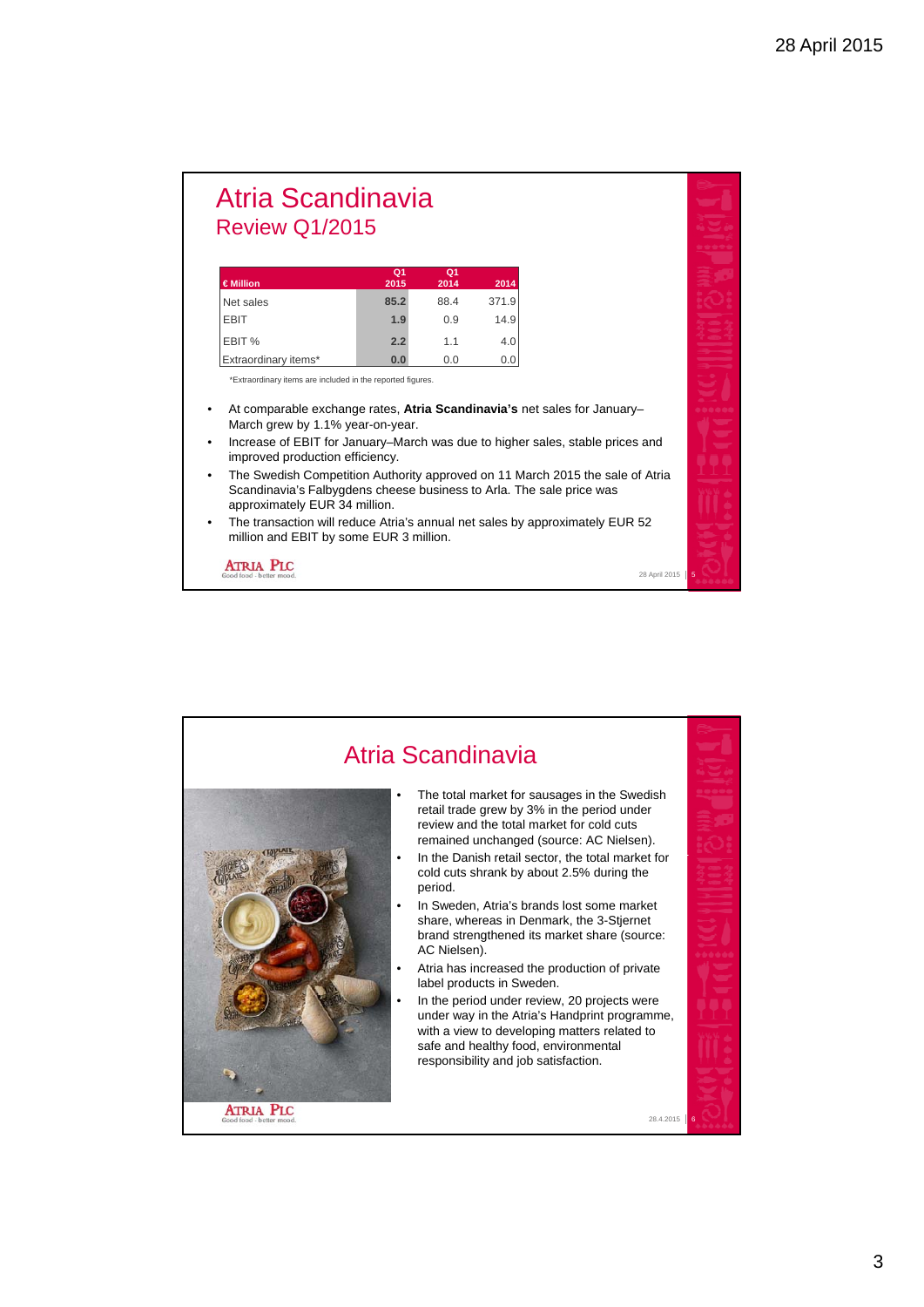### Atria Russia Review Q1/2015

| €Million             | Q1<br>2015 | Q1<br>2014 | 2014   |
|----------------------|------------|------------|--------|
| Net sales            | 15.8       | 21.3       | 98.8   |
| <b>EBIT</b>          | $-2.3$     | $-2.2$     | $-5.7$ |
| EBIT %               | $-14.4$    | $-10.2$    | $-5.8$ |
| Extraordinary items* | 0.0        | 0.0        | 0.5    |

\*Extraordinary items are included in the reported figures.

- At comparable exchange rates, **Atria Russia's** net sales for January– March grew by 5.6% year-on-year.
- In the local currency, the growth in net sales was due to significant price increases. However, the increases were not sufficient to fully offset higher raw material costs.
- In the period under review, the greatest challenges for business were posed by higher raw material costs, lower consumer demand, high inflation and general economic uncertainty in the market due to the weakening of the rouble.

28 April 2015 7

**ATRIA PLC** 

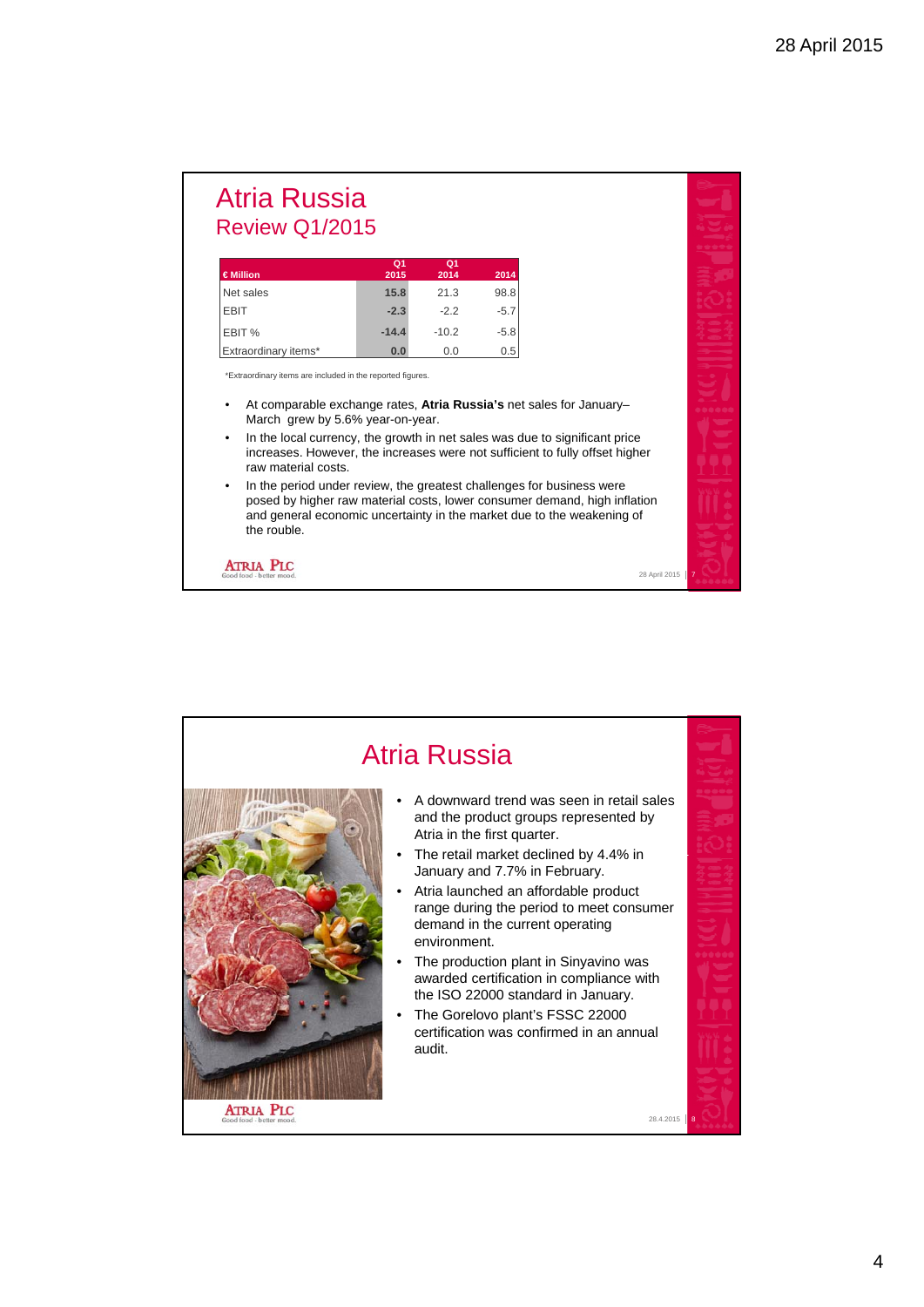### Atria Baltic Review Q1/2015

| €Million             | Q1<br>2015 | О1<br>2014 | 2014   |
|----------------------|------------|------------|--------|
| Net sales            | 7.6        | 7.4        | 34.5   |
| <b>EBIT</b>          | $-0.1$     | $-0.2$     | $-0.0$ |
| EBIT %               | $-1.7$     | $-2.8$     | $-0.1$ |
| Extraordinary items* | 0.0        | 0.0        | $-0.4$ |

\*Extraordinary items are included in the reported figures.

- **Atria Baltic's** net sales for January–March totalled EUR 7.6 million (EUR 7.4 million). EBIT was EUR -0.1 million (EUR -0.2 million).
- Atria strengthened its market share in meat products in the retail sector.
- Oversupply in the European meat market has led to record low meat prices. This reduced the profitability of Atria's primary production and exports in Estonia.
- Low meat prices increased the consumption of fresh meat in particular in Estonia in the first quarter. At the same time, lower prices have reduced the profitability of sales.

28 April 2015

**ATRIA PLC** 

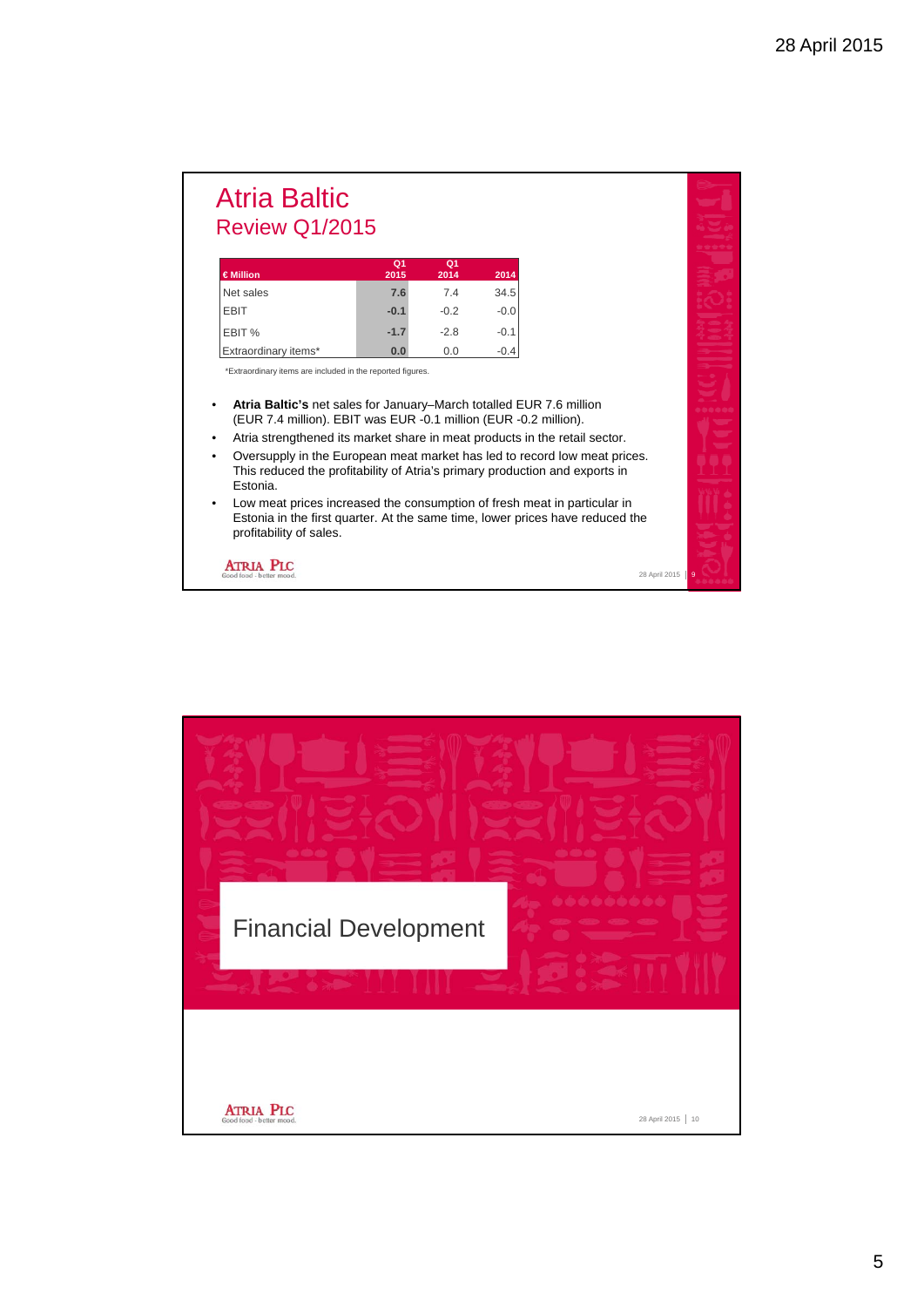

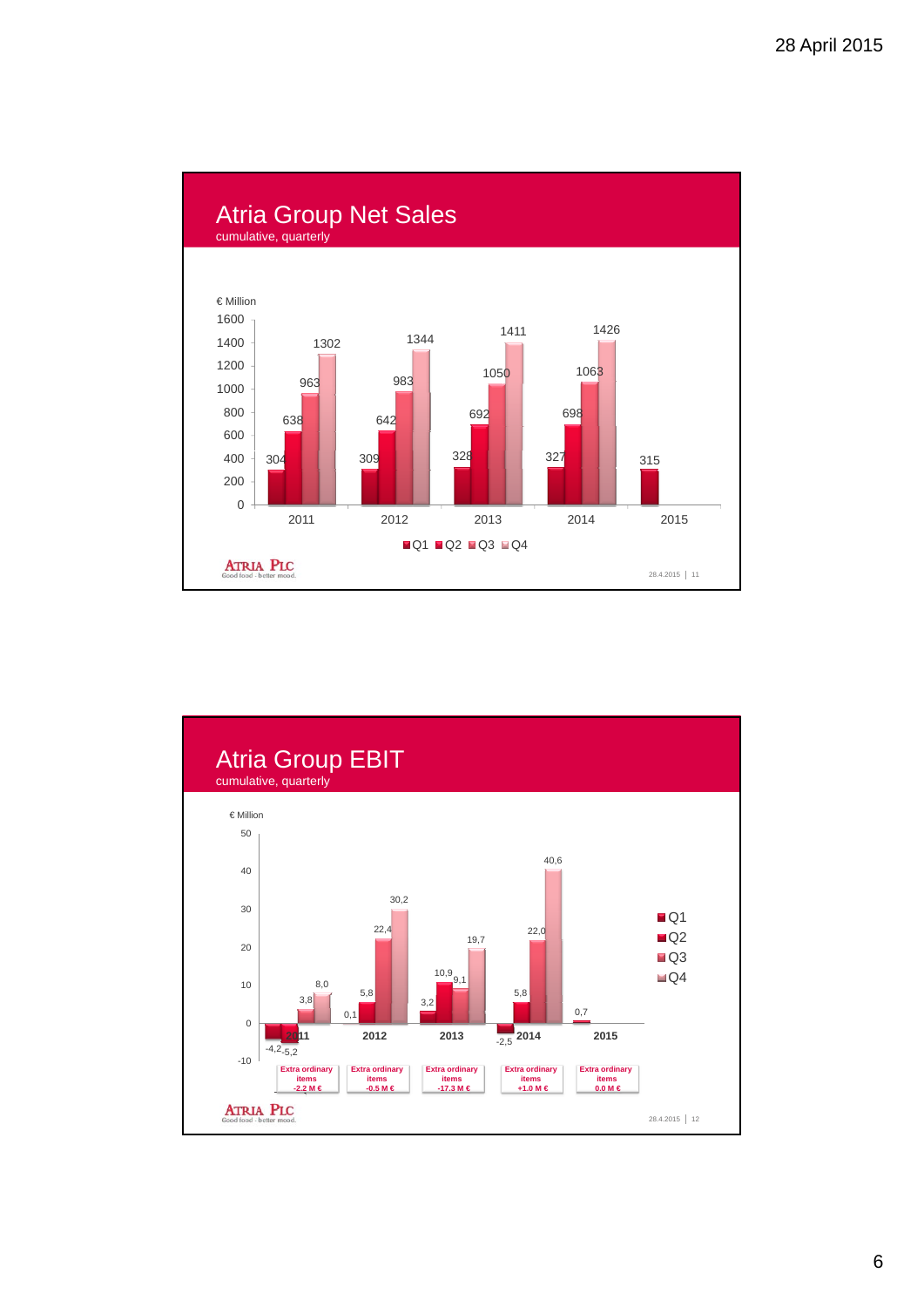# Atria Group Financial indicators

| €Million                            | 31.3.2015 |       | 31.3.2014 31.12.2014 |
|-------------------------------------|-----------|-------|----------------------|
| Shareholders' equity per share, EUR | 14.40     | 14.07 | 14.22                |
| Interest-bearing liabilities        | 266.4     | 336.5 | 254.1                |
| Equity ratio, %                     | 44.3      | 40.6  | 44.0                 |
| Gearing, %                          | 64.8      | 83.9  | 62.6                 |
| Net gearing, %                      | 64.0      | 81.3  | 61.8                 |
| Gross investments in fixed assets   | 9.5       | 37.5  | 62.7                 |
| Gross investments, % of net sales   | 3.0       | 11.5  | 4.4                  |
| Average number of employees         | 4,382     | 4.707 | 4.715                |

• During the period under review, the Group's free cash flow (operating cash flow - cash flow from investments) was EUR -9.6 million (EUR -23.5 million).

• On 31 March 2015, the Group's undrawn committed credit facilities amounted to EUR 110.2 million (31 December 2014: EUR 110.6 million). The average maturity of loans and committed credit facilities at the end of the period under review was 2 years 9 months (31 December 2014: 3 years).

**ATRIA PLC** 

28 April 2015 | 13

 $\vert$  14

# Atria Group Income Statement

| € Million                                    | Q <sub>1</sub><br>2015 | Q <sub>1</sub><br>2014 | $Q1-Q4$<br>2014 |
|----------------------------------------------|------------------------|------------------------|-----------------|
| <b>NET SALES</b>                             | 314.5                  | 327.0                  | 1,426.1         |
| Cost of goods sold                           | $-282.5$               | $-293.6$               | $-1,249.3$      |
| <b>GROSS PROFIT</b>                          | 32.0                   | 33.4                   | 176.8           |
| % of Net sales                               | 10.2                   | 10,2                   | 12.4            |
| Other income                                 | 0.7                    | 0.6                    | 6.7             |
| Other expenses                               | $-32.0$                | $-36.5$                | $-142.9$        |
| <b>EBIT</b>                                  | 0.7                    | $-2.5$                 | 40.6            |
| % of Net sales                               | 0.2                    | $-0.8$                 | 2.8             |
| Financial income and expenses                | $-2.3$                 | $-3.6$                 | $-12.7$         |
| Income from joint-ventures and<br>associates | 0.0                    | 0.4                    | 6.2             |
| PROFIT BEFORE TAXES                          | $-1.6$                 | $-5.7$                 | 34.0            |
| Income taxes                                 | $-0.4$                 | 0.4                    | $-7.2$          |
| PROFIT FOR THE PERIOD                        | $-2.0$                 | $-5.3$                 | 26.8            |
| % of Net sales                               | $-0.6$                 | $-1.6$                 | 1.9             |
|                                              | $-0.07$                | $-0.19$                | 0.93            |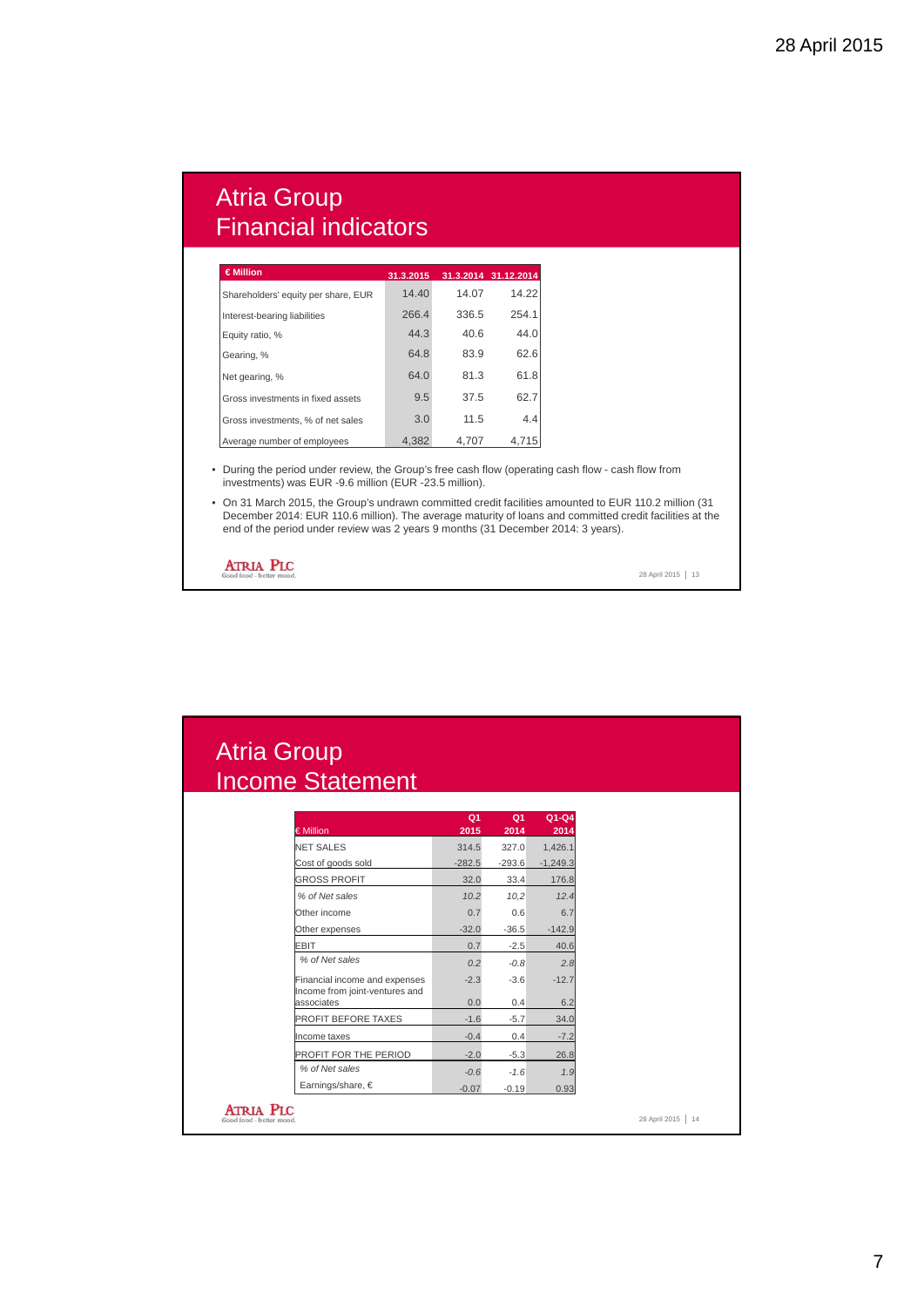# Atria Group Cash flow statement

|                                                         | Q <sub>1</sub> | Q <sub>1</sub> | $Q1-Q4$ |
|---------------------------------------------------------|----------------|----------------|---------|
| <b>Milj. EUR</b>                                        | 2015           | 2014           | 2014    |
| Cash flow from operating activities                     | $-5.4$         | 18.8           | 113.3   |
| Financial items and taxes                               | 5.0            | $-5.1$         | $-21.1$ |
| NET CASH FLOW FROM<br>OPERATING ACTIVITIES              | $-0.4$         | 13.7           | 92.2    |
| Investing activities, tangible and<br>intangible assets | $-8.9$         | $-10.6$        | $-33.9$ |
| Acquired operations                                     |                | $-26.3$        | $-32.5$ |
| Sold subsidiary shares                                  |                |                | 11.9    |
| Non-current receivables                                 | 0.1            | $-0.9$         | $-2.8$  |
| Dividends received from investments                     |                |                | 8.4     |
| Change in other investments                             | $-0.5$         | 0.6            | 1.1     |
| NET CASH USED IN INVESTING<br><b>ACTIVITIES</b>         | $-9.2$         | $-37.2$        | $-47.8$ |
| <b>FREE CASH FLOW</b>                                   | $-9.6$         | $-23.5$        | 44.3    |
| Changes in interest-bearing liabilities                 | 9.4            | 5.3            | $-63.4$ |
| Dividends paid                                          |                |                | $-6.2$  |
| NET CASH USED IN FINANCING<br><b>ACTIVITIES</b>         | 9.4            | 5.3            | $-69.6$ |
| CHANGE IN LIQUID FUNDS                                  | $-0.3$         | $-18.2$        | $-25.3$ |
| Good food - better mood                                 |                |                |         |

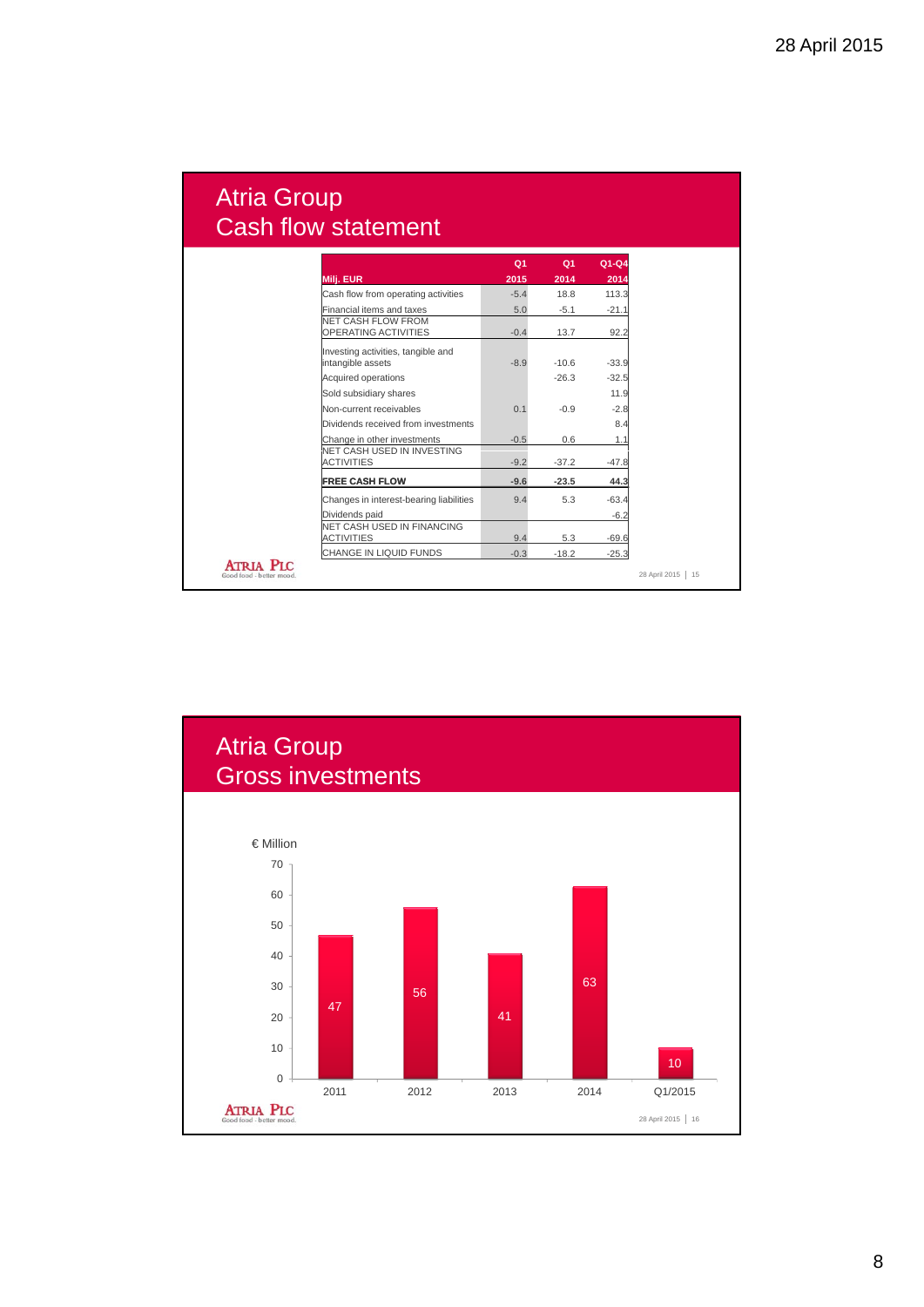

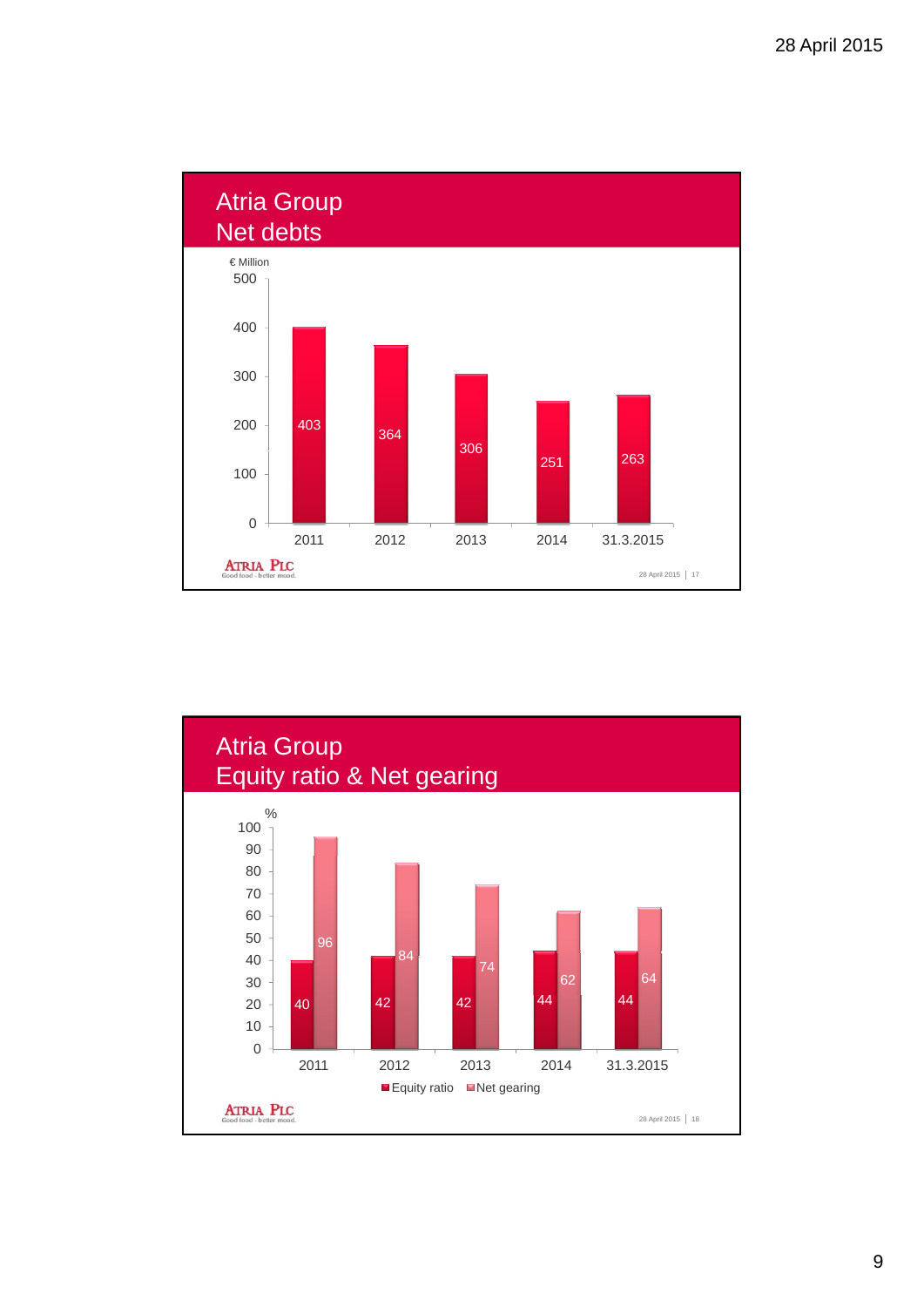

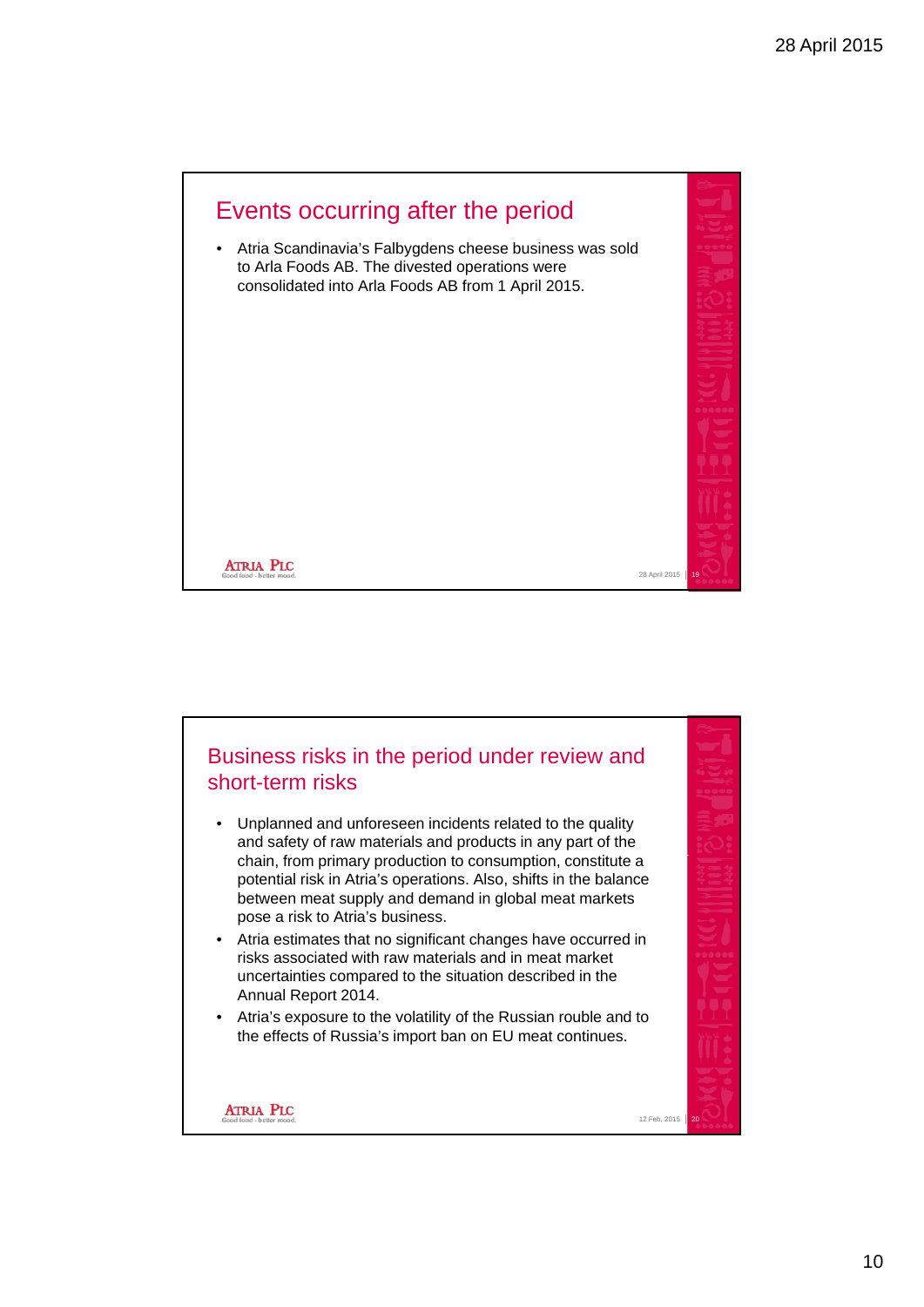